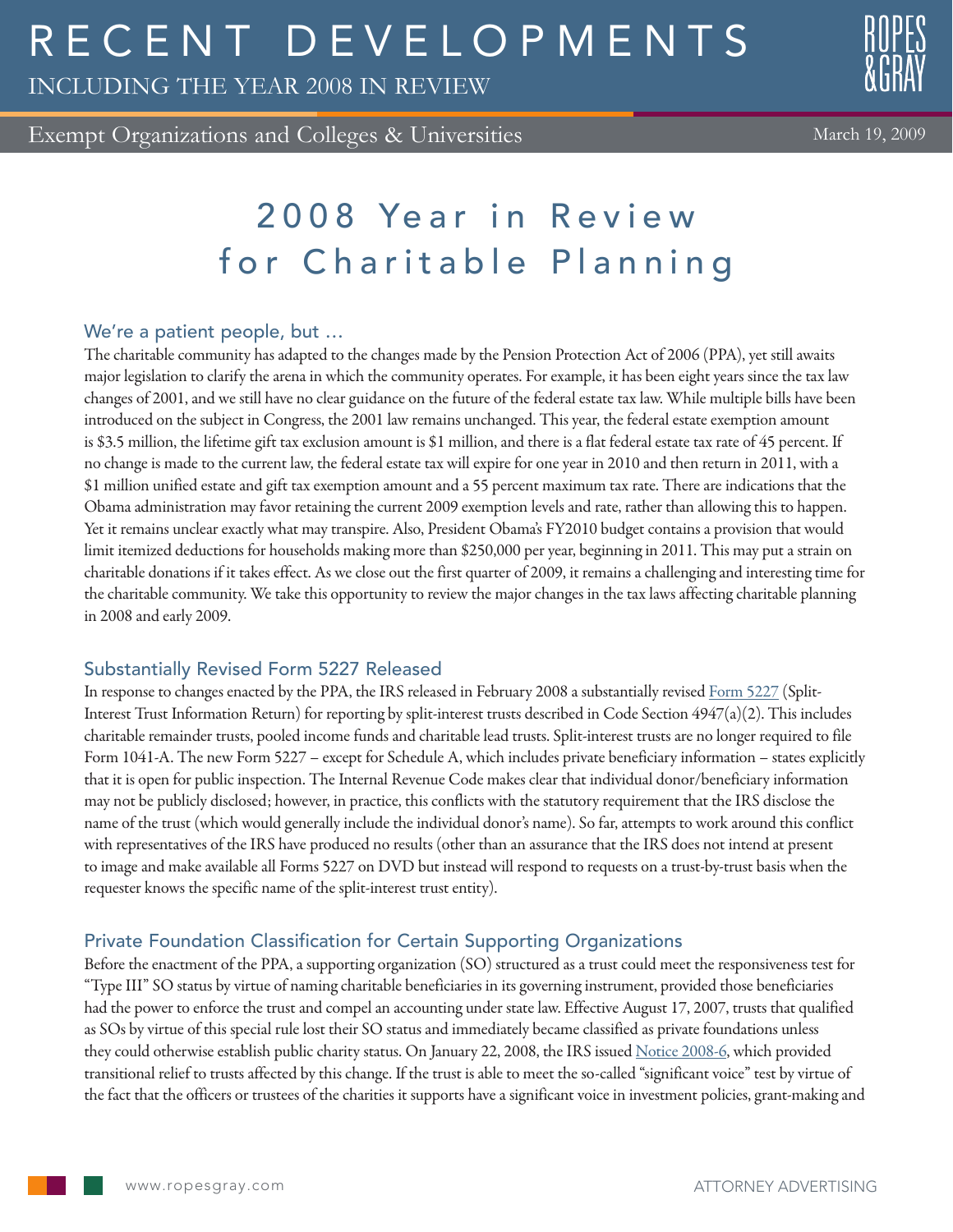direction of the use of income or assets of the SO, then it may retain Type III status. Otherwise, it must either establish a closer Type I or II relationship or become a private foundation. These former SOs may file the Form 990 for taxable years that began before January 1, 2008, but must file the Form 990-PF and pay private foundation excise taxes for taxable years beginning on or after January 1, 2008. In other SO news, we are still waiting for the study on donor-advised funds and SOs required by the PPA (technically due in August 2007).

#### Regulations Regarding Effect of UBTI Earned by Charitable Remainder Trust

On June 19, 2008, the IRS released final regulations under Code Section 664 reflecting the 2006 change to Section 664(c) of the Code relating to taxation of unrelated business taxable income (UBTI) earned in a charitable remainder trust (CRT). Treas. Reg. § 1.664-1(a)(1)(i). Under the new rules, for tax years beginning after December 31, 2006, a CRT earning UBTI remains exempt from federal income tax, but is subject to a 100 percent excise tax on the UBTI. (And this is a *relief* provision!) These regulations clarify that the excise tax is treated as paid from corpus or principal of the trust but that, for purposes of determining the character of distributions made to the beneficiary, the CRT income that is UBTI is considered income of the trust, without diminution for the excise tax. Accordingly, UBTI remains fully taxable to the individual beneficiary of the CRT under the tiering system, even though the trust itself pays a tax equal to the UBTI as well.

#### Published Ruling on Dividing Charitable Remainder Trusts

On July 8, 2008, the IRS issued [Rev. Rul. 2008-41](http://www.irs.gov/irb/2008-30_IRB/ar12.html), which provides long-awaited guidance regarding the division of CRTs. The ruling outlines two scenarios in which CRTs are divided, each of which involves division of a CRT equally into two separate CRTs on a pro rata basis, one with the assets passing to charity at the death of each income beneficiary and the other with the assets being added to the remaining CRT at the death of the first income beneficiary and then to charity at the second death. In both cases, the IRS concluded that: (1) the division does not cause the original trust or successor trusts to fail to qualify as CRTs under Code Section 664; (2) the division is not a sale or other disposition producing gain or loss, the basis of each successor trust's share of each asset is the same share of the basis of that asset in the hands of the original trust immediately before division, and each successor trust's holding period for such assets includes the original trust's holding period; (3) the division does not result in the imposition of a termination tax under Code Section 507; (4) the division does not constitute self-dealing; and (5) the division is not considered a taxable expenditure.

Some questions remain as to the complete implications of the ruling on each case. For example, in the situation in which each beneficiary gives up a successor interest in the other's half of the trust, the IRS states that there is no additional income tax deduction (although there is clearly an additional charitable gift). If no income tax deduction is allowed, the question of whether there can be a gift tax deduction arises. Similarly, the ruling does not provide adequate details on the impact of payment of legal fees or a non-pro rata distribution of the assets. Interestingly, the ruling blesses a pro rata division of each and every asset in the CRT but does not mention whether the non-pro rata division of each asset would lead to taxable gain or result in self-dealing. In the past, the IRS (in various private letter rulings) has approved divisions where the assets were divided on a pro rata basis with respect to "each major asset class held at the time of division and within each class the division has been fairly representative of the overall appreciation or depreciation of the assets in that class." Ltr. Ruls. 200525008 and 200808018. Despite the outstanding questions, this published ruling provides welcome guidance for the situations it covers, particularly in the not uncommon case of divorcing spouses wishing to divide a CRT.

### Regulations on Estate Tax Inclusion of Charitable Remainder Trusts for Life of Donor

On July 11, 2008, the IRS issued final regulations that address the estate tax inclusion of an inter vivos charitable remainder annuity trust or unitrust created for a donor's lifetime. Treas. Reg. § 20.2036-1; Treas. Reg. § 20.2039-1. The regulations provide that, when a decedent transfers property during his lifetime to a trust and retains the right to an annuity, unitrust or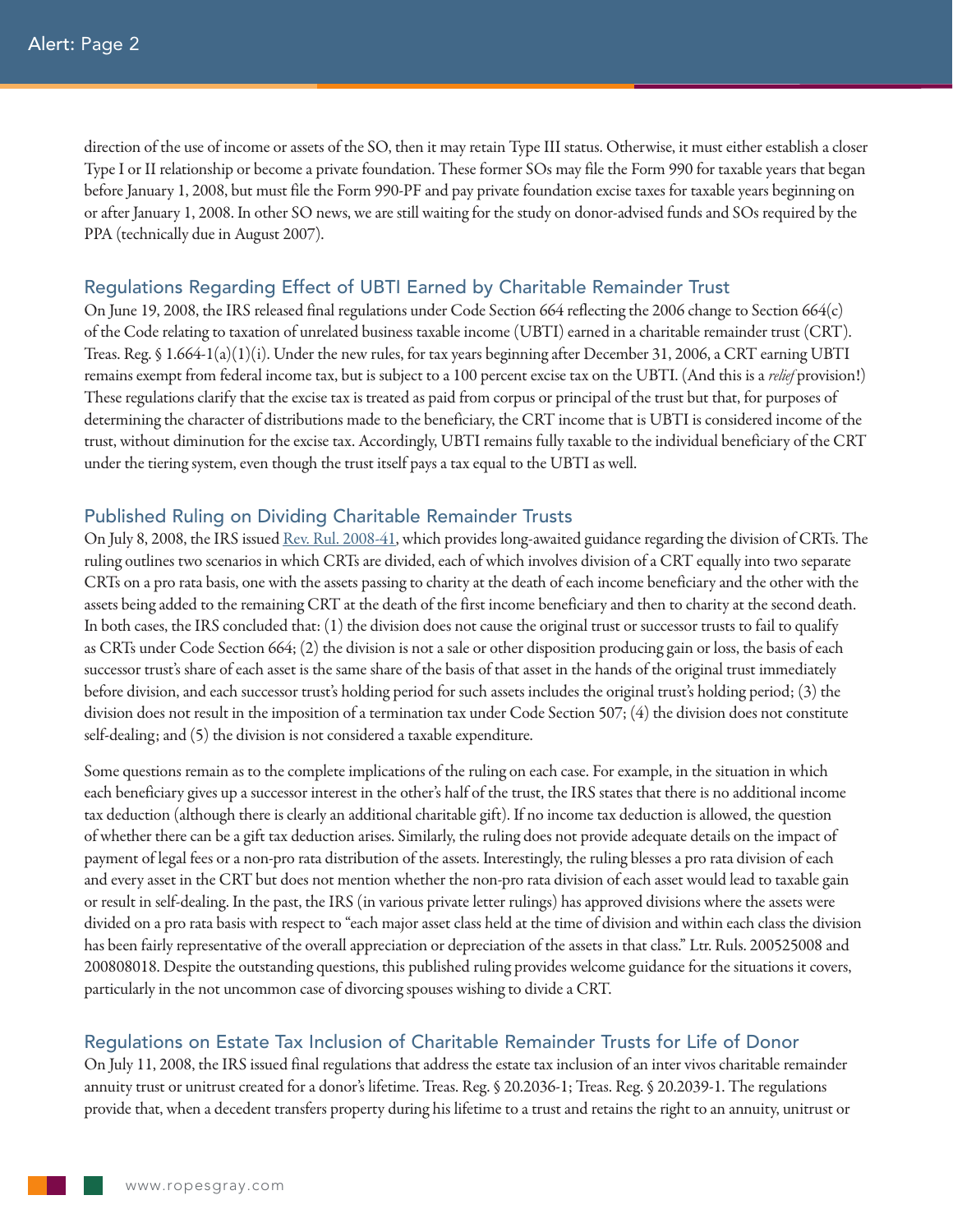other income payment from the trust for life (or for a period that does not in fact end before his death or is not ascertainable without reference to his death), the interest is includable in his estate under Code Section 2036. Although Code Section 2039 might otherwise be applicable in such a situation, the regulations make clear that it does not apply to an annuity, unitrust or other payment retained by a decedent in a CRT. The regulations further provide that the portion of the trust that is includable under Section 2036 is that portion of the trust corpus, valued as of the date of death (or alternate valuation date, if applicable), necessary to yield the annual payments provided under the trust, using the Section 7520 rate in effect on the date of death (or alternate valuation date, if applicable). The effect of these regulations is that less than the entire amount of the trust may be includable in the donor's estate for federal estate tax purposes. It should be noted, however, that if the donor retains a testamentary right to revoke the interest of a successor unitrust or annuity beneficiary, the entire value of the trust corpus will be includable in the donor's estate. The regulations also deal with the calculation of the amount includable in the estate of a pooled income fund donor.

#### Some Early Terminations of Charitable Remainder Trusts are "Transactions of Interest"

In Notice 2008-99, the IRS expressed its concern over transactions in which donors attempt to terminate a CRT early, while receiving most of the assets back from the CRT and avoiding capital gains tax on the sale of the assets originally donated to it. The baseline scenario is as follows: (1) A donor establishes a CRT and donates appreciated assets to it, retaining a unitrust or annuity interest in the trust and claiming an income tax charitable deduction for the fair market value of the contributed assets attributable to the charitable remainder; (2) the trustee of the CRT then sells the appreciated assets and, because the trust is tax-exempt, no gain is recognized on the transaction and the trust obtains a basis equal to the purchase price of the new assets; and (3) the donor and charitable remainder beneficiary then together sell (or otherwise dispose of ) their respective interests in the CRT to a third party and terminate the trust. Under Code Section  $1001(e)(1)$ , if only the donor's term interest in the trust had been sold, the donor would not be treated as having any basis for income tax purposes, so the entire value of the interest would be considered capital gain to the donor. However, there is an exception to this rule in Code Section  $1001(e)(3)$ if the entire interest in the trust is sold. Relying on this exception, the donor claims that the gain on the sale of his term interest is determined by taking into account a portion of the uniform basis in the assets that were sold – that is, of the assets in the CRT, rather than of the originally contributed appreciated assets. If successful, the donor would have avoided capital gains on the assets originally contributed to the CRT, while receiving a significant portion of their value back upon the sale. Effective October 31, 2008, the IRS has labeled transactions involving the sale of all of a CRT's assets as "transactions of interest" for purposes of Section 1.6011-4(b)(6) of the regulations and Code Sections 6111 and 6112. As such, persons entering into such transactions and advising on them are now subject to strict disclosure requirements. Harsh penalties apply for failure to disclose. This Notice should have the effect of largely curtailing this seemingly abusive revolving-door type transaction. However, it may also quell otherwise appropriate activities, such as the dissolution of a long-established CRT, whose gains have largely been passed out to the beneficiary through regular distributions, or the sale of a CRT funded with cash or other high basis assets.

Clearly the area of early termination of CRTs demands more focus. The matter can pose problems on both ends of the spectrum. It is an issue in the commutation context, where a taxpayer is treated as having zero basis in his or her unitrust or annuity interest even when the CRT was funded originally with cash, and in the situation described in the Notice, where a donor may be able to receive a tax-free principal payment even where the CRT was funded with zero basis assets. Moreover, the IRS has ruled privately that, upon early termination of a net-income CRT, the net-income provisions must be taken into account when calculating the actuarial values of the income and remainder beneficiaries. In doing so, the IRS used a payout method based on the lesser of the Section 7520 rate in effect on the date of termination and the unitrust amount in the trust agreement, resulting in a less favorable calculation for the taxpayer than that used with the early termination of a standard CRT. Ltr. Ruls. 200809044, 200725044 and 200733014. Confirming its insistence on this position, the IRS has listed the determination of the amount and recognition of gain related to the early termination of a CRT as among the areas in which rulings and determination letters will no longer ordinarily be issued. Rev. Proc. 2009-3.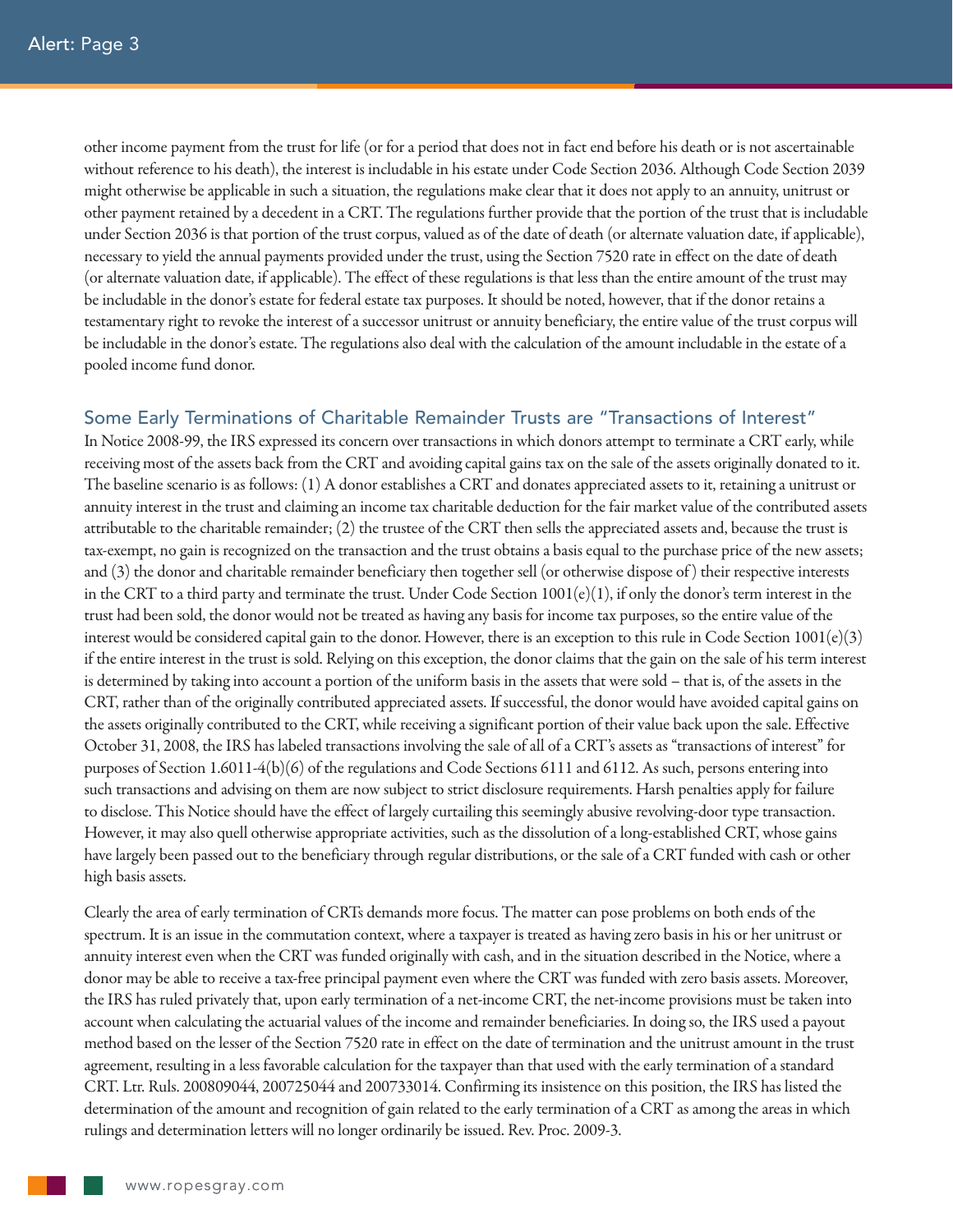One approach to resolving this dilemma would be to treat a terminating distribution – be it from a commutation of the beneficiary's interest alone or a sale of the entire trust – as a distribution to the beneficiary subject to the regular CRT tiering rules under Code Section 664. In this way, the income and capital gain in the trust would pass out to the beneficiary, and be taxed, while at the same time the remainder of the distribution to that beneficiary would be treated appropriately as a return of principal. Other approaches may also emerge, such as that suggested by the American Council on Gift Annuities (ACGA) in comments submitted to the IRS. In the end, we are hopeful that Congress and the IRS will come up with a more sensible structure to handle these situations.

#### Trustee's Discretion to Allocate Portion of CRT Unitrust Amount to Qualified Charity

Code Section  $664(d)(2)(A)$  defines a CRT as a trust from which an annuity amount or a unitrust amount is to be paid, not less often than annually, to one or more persons (*at least one of which is not an organization described in section 170(c)*). By this definition, a CRT can include one or more qualified charities as co-income recipients. In several recent rulings, the IRS has approved unitrusts that grant a special independent trustee the discretion (commonly referred to as a "sprinkling power") to allocate a percentage of the annual unitrust amount to one or more section  $170(c)$  organizations of the trustee's choice or to any of the trust's noncharitable lead recipients. Ltr. Ruls. 200813023, 200813006 and 200832017. The key to these rulings – and the avoidance of the grantor trust rules under Code Section 674 – was the presence of the special independent trustee (defined in the trust instrument as a trustee other than the donor or a person who is related or subordinate to the donor as that term is defined by Code Section  $672(c)$ ). The second and third rulings also contain an interesting conclusion with respect to the estate tax marital deduction. Despite the fact that the spouse was not entitled to the entire unitrust distribution – because up to a certain percentage was distributable to charity – the IRS nonetheless concluded that the spouse's interest qualified for the estate tax marital deduction under Code Section  $2056(b)(8)$  because the surviving spouse was the only noncharitable beneficiary of the CRT. Contrast this with the situation where a child or other family member has a succeeding interest to the surviving spouse in a CRT, leading to the loss of the marital deduction.

#### IRS Issues Safe Harbor Charitable Lead Unitrust Samples

Following up on sample charitable lead annuity trusts issued in 2007, samples of *inter vivos* grantor and nongrantor, as well as testamentary, charitable lead unitrusts (CLUTs) were issued on July 28, 2008. See [Rev. Procs. 2008-45](http://www.irs.gov/irb/2008-30_IRB/ar19.html), [2008-46](http://www.irs.gov/irb/2008-30_IRB/ar20.html) and 2008- 30 I.R.B. 224. Interestingly, the comments indicate that a CLUT may provide for a unitrust amount that is initially stated as a fixed percentage amount but then increases or decreases during the term, provided that the value of the unitrust interest is ascertainable at the time the trust is funded.

#### Proposed Regulations Regarding Provisions Designating Source of Payments

On June 18, 2008 (corrections published July 16, 2008), the IRS released proposed regulations under Code Section 642(c), [REG-101258-08](http://www.irs.gov/irb/2008-28_IRB/ar13.html), clarifying that ordering provisions in an estate or trust indenture which attempt to determine the tax character of amounts paid to charitable beneficiaries will be respected for federal income tax purposes only when the provisions have an economic effect independent of their tax consequences. If an ordering provision does not have an independent economic effect, then the amount of income distributed to each charitable beneficiary will consist of the same proportion of each class of items of income as the total of each class bears to the total of all classes. The proposed regulations affect estates, CLTs and other trusts making payments or permanently setting aside amounts for charitable purposes. They state that a provision can only have independent economic effect if the amount paid to the charity is dependent upon the type of income that is allocated. The Partnership for Philanthropic Planning and the ACGA have filed comments criticizing these proposed regulations.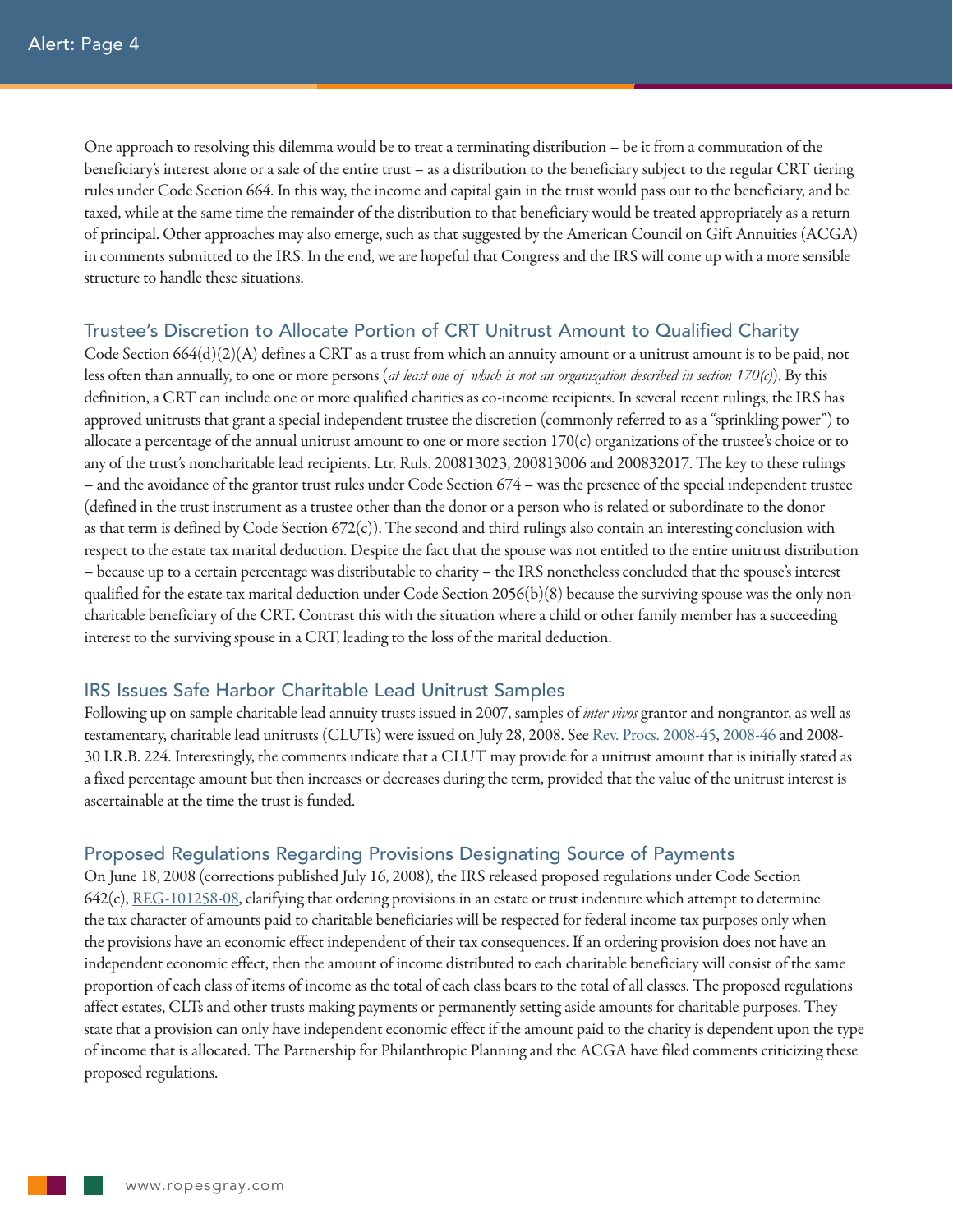#### Chief Counsel Advice Denies Charitable Deduction for Modified Trust

In another Section 642(c) related matter, Chief Counsel Advice 200848020 addressed a trust that was modified by a state court in order for the trust to qualify as a designated beneficiary of the decedent's IRA. After the reformation, the trust provided that a certain percentage of the assets was to be paid to named charities outright, with the balance being held in trusts for the decedent's six children. In the Chief Counsel Advice, the IRS concluded that no Section 642(c) charitable income tax deduction was allowed for the amounts paid to charity because the payments were not made pursuant to the governing instrument. While the IRS acknowledged that in some cases a settlement agreement can be considered the governing instrument for purposes of Section 642(c), it declined to expand that reasoning to court-modified trusts in which the modification did not arise from a conflict.

#### Many Charitable Giving Incentives, Including IRA Rollover, Extended Through 2009

The popular IRA charitable rollover enacted by the PPA expired at midnight on December 31, 2007, along with other provisions allowing for favorable treatment of contributions by S corporations, and gifts of inventory such as food and books. Luckily, these provisions were extended through December 31, 2009 by the Emergency Economic Stabilization Act of 2008. In addition, a proposal to make the IRA charitable rollover permanent was introduced in Congress on March 2, 2009 by Rep. Earl Pomeroy (H.R. 1250). The bill also includes provisions to expand the rollover to include contributions to charitable remainder trusts and pooled income funds, as well as to organizations in exchange for charitable gift annuities.

#### New ACGA Gift Annuity Rates

At its April 2, 2008 meeting, the Rates Committee for the ACGA recommended, and the ACGA board approved, a new, lower schedule of gift annuity rates for immediate gift annuities and deferred gift annuities. The committee again lowered the suggested rates at a December 29, 2008 meeting. The newest rates are effective February 1, 2009 through June 30, 2009. They reflect a significant reduction in rates since 2007. For example, in the case of a 70-year-old donor creating a single life annuity, the ACGA rate was 6.5 percent from July 1, 2007 through June 30, 2008, 6.1 percent from July 1, 2008 through January 31, 2009, and as of February 1, 2009 is 5.7 percent – an overall reduction of 80 basis points.

#### Historically Low Section 7520 Rates Affect Split-Interest Gifts

Similarly, recent historically low Section 7520 rates have a significant impact on some split-interest planning. To date, the rates in 2009 have been: 2.4 percent for January, 2.0 percent for February and 2.4 percent for March. When making split-interest gifts, donors generally may choose the Section 7520 rate for the month of the gift or either of the two preceding months.

In some cases, such as a charitable lead annuity trust, the low rates are beneficial because they translate into a higher value for the charitable interest and a greater charitable gift or estate tax deduction upon creation. In the CRT context, while the interest rate has little effect on a charitable remainder unitrust (CRUT), it can have significant impact on a charitable remainder annuity trust (CRAT). In the case of a CRUT, the income beneficiary receives a fixed percentage of the trust assets, determined annually. Thus, the payouts rise and fall with the assets of the trust, making the actuarial calculation for the remainder interest less susceptible to changes in interest rate assumptions. In fact, if a CRUT pays the unitrust amount to the individual beneficiary only once a year and at the beginning of the year, changes in the Section 7520 rate have no impact whatsoever on the value of the charitable remainder and the amount of the tax deduction. With a CRAT, however, the income beneficiary receives a fixed amount each year based on the initial fair market value of the trust assets, regardless of the fluctuation in year-to-year trust asset values. As a result of the fixed payout, the higher the Section 7520 rate, the more is expected to pass to charity at the end of a CRAT term, and the higher the corresponding income tax deduction for the donor. When the interest rate is very low, the expected remainder in a CRAT is also low, and with it the donor's deduction.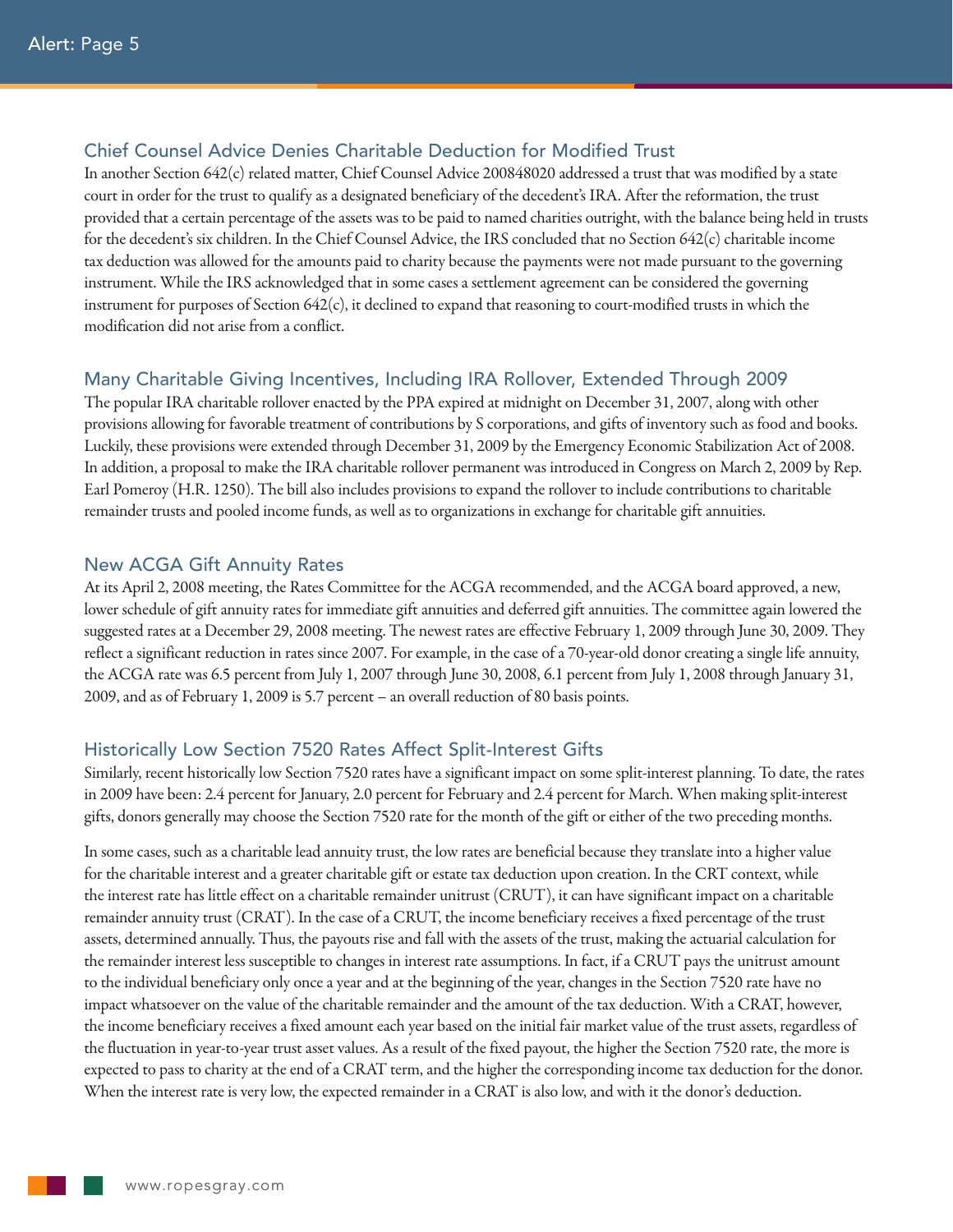In the current environment, it is increasingly challenging for a CRAT to satisfy two of the critical qualification tests set forth by the IRS and the Code. These are the 10 percent remainder interest requirement, set forth in Code Section 664, under which the value of the remainder interest must be at least 10 percent of the fair market value of the property transferred to the CRT, and the 5 percent exhaustion test, set forth in Revenue Ruling 77-374, under which, if there is more than a 5 percent chance that the assets of the CRAT will be exhausted by payment of the annuity, no charitable deduction is permitted and the CRAT fails. For example, a 5 percent CRAT for life created by a 70-year-old donor fails the 5 percent exhaustion test, using either a 2.0 percent or a 2.4 percent Section 7520 rate. If instead the Section 7520 rate is 3.4 percent, a 70-year-old donor can create a valid 5 percent CRAT for life, but cannot create a valid 6 percent CRAT. In contrast, when the Section 7520 rate is 5.0 percent, even a 30-year-old donor can establish a valid 5 percent CRAT for life. In order to satisfy both tests, older donors may be forced to create a CRAT for a term of years rather than life, lower the desired payout rate (subject to the 5 percent minimum), or eliminate successive interests of other income beneficiaries.

Lower interest rates also mean that a donor funding a charitable gift annuity with cash receives a lower income tax charitable deduction than in the past. However, a greater portion of each annuity payment will be made up of return of principal and, therefore, will be income-tax-free during the donor's life expectancy. This aspect of the lower rates may be attractive to donors who do not itemize their income tax deductions and are more interested in the tax-free payments.

#### Proposed Regulations on Charitable Contribution Substantiation and Appraisal Rules

Finally, on August 7, 2008, the IRS published proposed regulations generally implementing changes to the substantiation and reporting rules for charitable contributions resulting from the American Jobs Creation Act of 2004 and the PPA. REG-140029-07; 73 FR 45908. Among other things, the proposed regulations implement the record-keeping requirements imposed by the PPA for all cash contributions and the new definitions of a "qualified appraisal" and "qualified appraiser" applicable to noncash contributions. Among the provisions of note:

- • No deduction is allowed for any contribution of cash, a check, or other monetary gift unless the donor maintains a record of the contribution. The record can be in the form of a bank record or written communication from the donee; the record must show the name of the donee and the date and amount of the contribution. Where a bank statement does not include the name of the donee, a monthly bank statement and a photocopy or image obtained from the bank of the front of the check indicating the name of the donee are satisfactory. However, an exception to the substantiation requirement is provided by the proposed regulations for unreimbursed expenses of less than \$250 incurred incident to the rendition of services to a charitable organization.
- • As under the present rules, the proposed regulations provide that donors who claim deductions for noncash contributions of less than \$250 are required to obtain a receipt from the donee or otherwise keep reliable records of the transaction. The proposed regulations provide that donors who make noncash contributions of \$250 or more, but not more than \$500, are required only to obtain a contemporaneous written acknowledgment (CWA) and are not required to maintain any other written records.
- • For claimed noncash contributions of more than \$500 but not more than \$5,000, the donor must obtain a CWA and must file a completed Form 8283 (Section A) with the return on which the deduction is claimed.
- • For claimed contributions of more than \$5,000, in addition to a CWA, a qualified appraisal is generally required, and the donor must file a completed Form 8283 (Section A or B depending on the type of property contributed) with the return on which the deduction is claimed.
- • For claimed contributions of more than \$500,000, the donor must attach a qualified appraisal to the return.